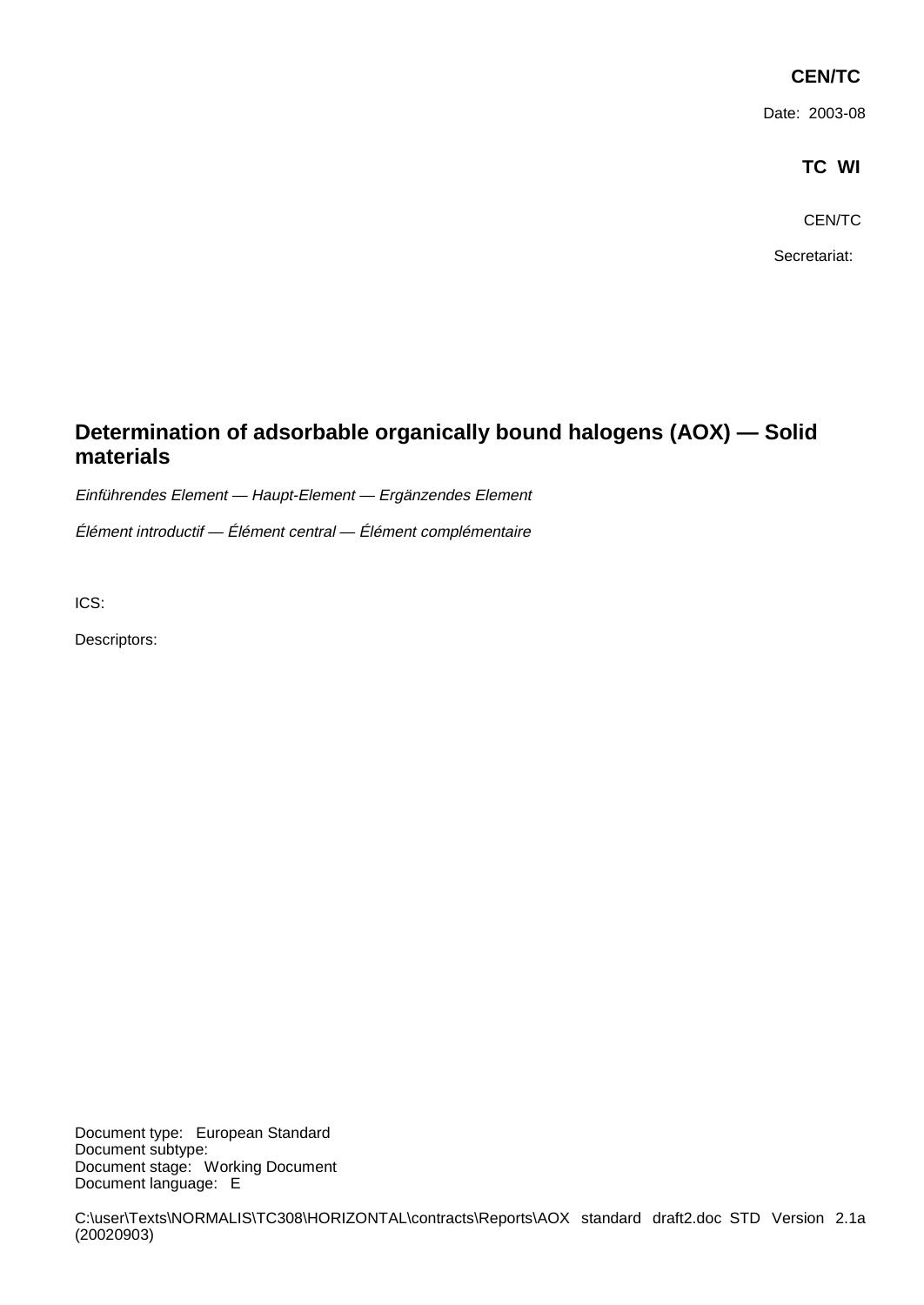# **Contents**

| 1                                              |  |  |  |  |  |  |  |
|------------------------------------------------|--|--|--|--|--|--|--|
| $\mathbf{2}$                                   |  |  |  |  |  |  |  |
| 3                                              |  |  |  |  |  |  |  |
| 4                                              |  |  |  |  |  |  |  |
| 5                                              |  |  |  |  |  |  |  |
| 6                                              |  |  |  |  |  |  |  |
| 7.1<br>7.2<br>7.3                              |  |  |  |  |  |  |  |
| 8<br>8.1<br>8.2                                |  |  |  |  |  |  |  |
| 9<br>9.1<br>9.2<br>9.3                         |  |  |  |  |  |  |  |
| 9.3.1<br>9.3.2<br>9.3.3<br>9.4<br>9.5<br>9.5.1 |  |  |  |  |  |  |  |
| 9.5.2                                          |  |  |  |  |  |  |  |
| 10<br>10.1<br>10.1.1<br>10.1.2<br>10.2         |  |  |  |  |  |  |  |
| 11                                             |  |  |  |  |  |  |  |
| 12                                             |  |  |  |  |  |  |  |

## Annex A (informative) Precision data

Annex B (informative) Storage of activated carbon

Annex C (informative) Schematic diagram of an AOX apparatus

Annex D (informative) List of matrices covered by this standard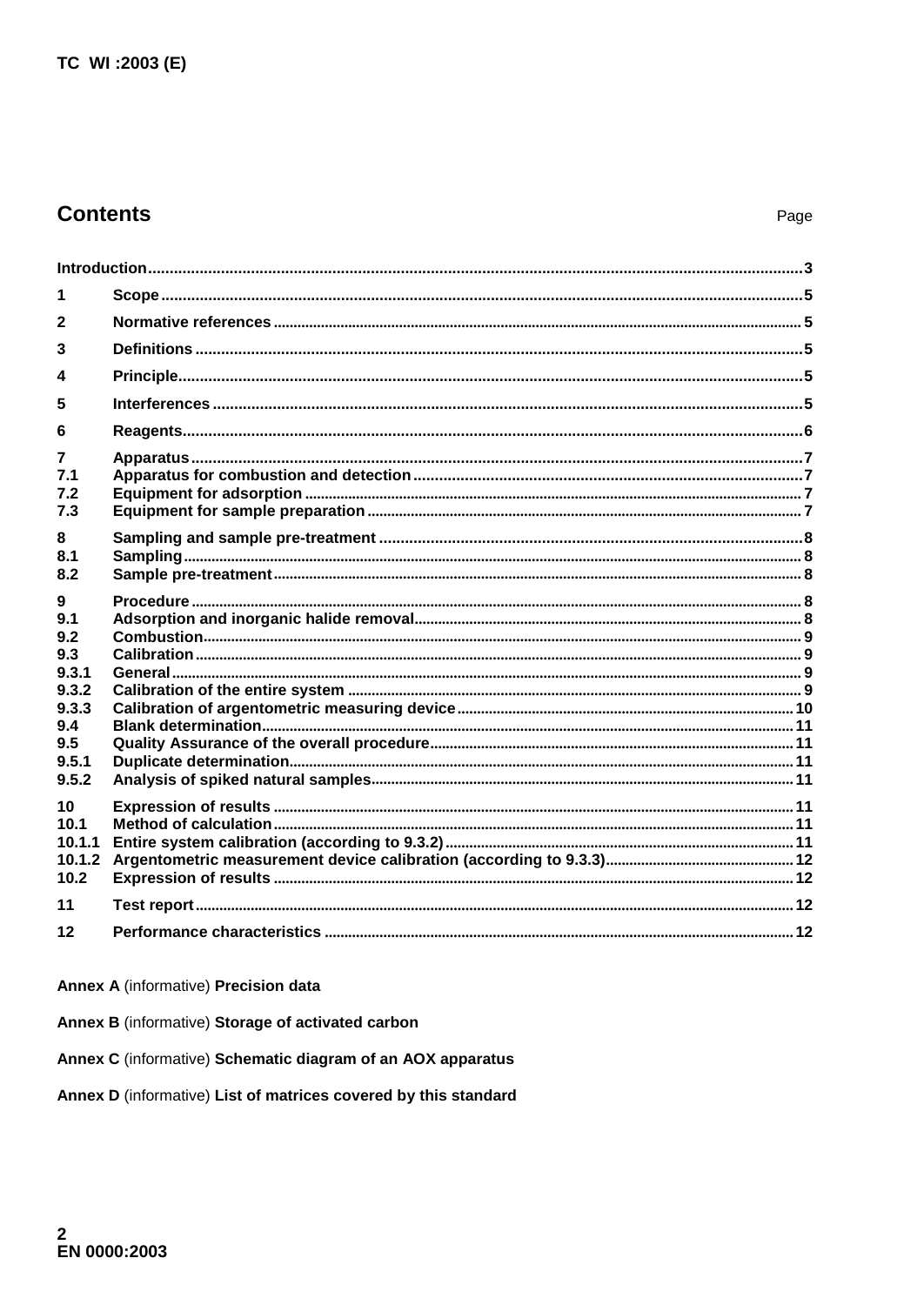# **Foreword**

This document is a working document.

This document TC WI has been prepared by Technical Committee CEN/TC "BT/Task Force 151 'HORIZONTAL'", the secretariat of which is held by .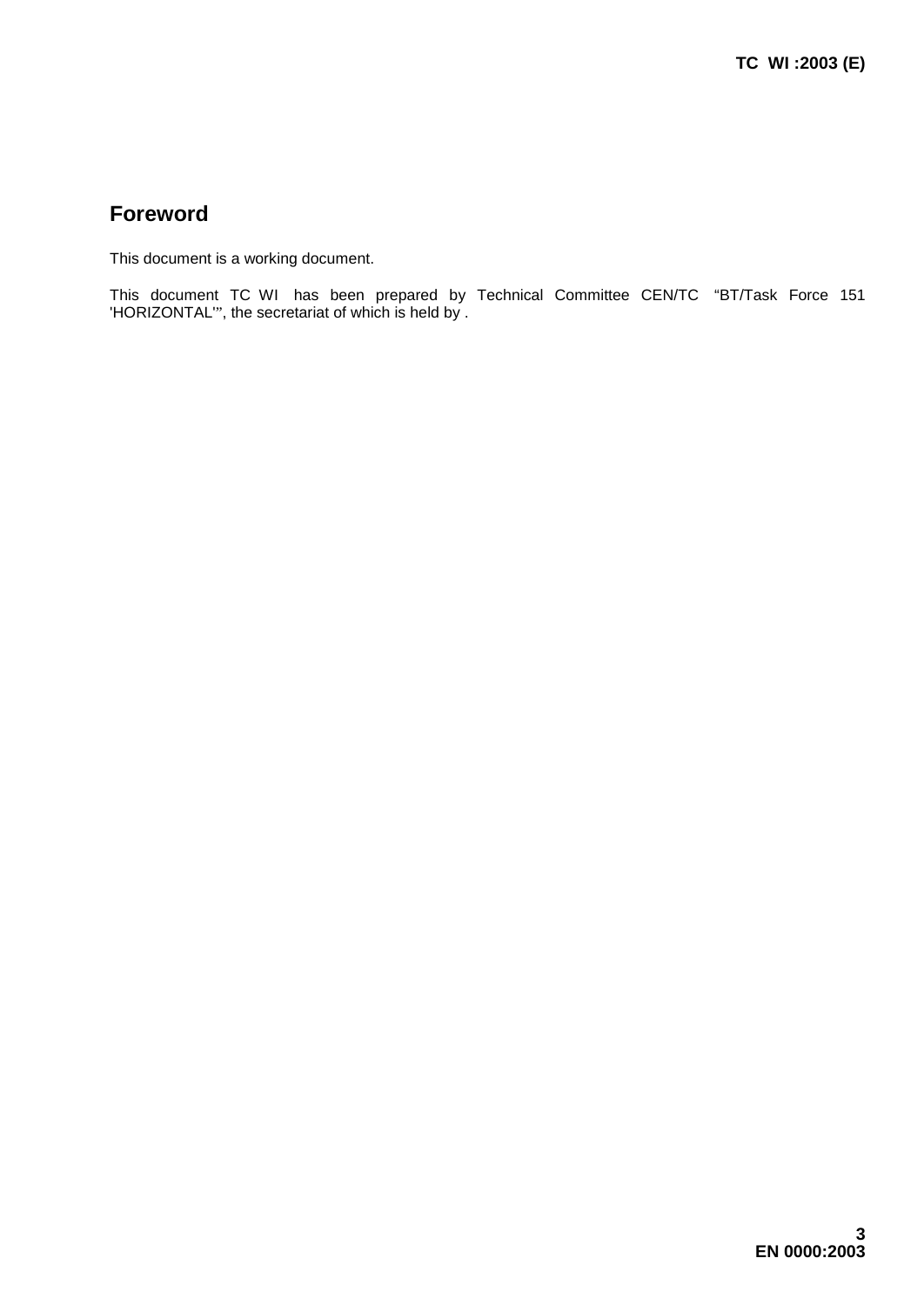# **Introduction**

This document is developed in the project 'Horizontal'. It is the result of a desk study "Horizontal European standard for determination of AOX in sewage sludge and comparable matrices" in the project and aims at evaluation of the latest developments in assessing AOX in sludge, soil, treated biowaste and neighbouring fields. After discussion with all parties concerned in CEN and selection of a number of test methods described in this study the standard will be developed further as an modular horizontal method and validated in the project 'Horizontal' .

Until now test methods determining properties of materials were often prepared in Technical Committees (TCs) working on specific products or specific sectors. In those test methods often steps as sampling, extraction, release or other processing, analyses, etc were included. In this approach it was necessary to develop, edit and validate similar procedural steps over and over again for each other product. Consequently this resulted in a lot of duplicate work. To avoid such duplication of work for parts of a testing procedure often was referred to parts of test methods from other TCs. However the following problems are often encountered while using references in this way: 1) The referenced parts are often not edited in a way that they could easily be referred to, 2) the referenced parts are often not validated for the other type of material and 3) the updates of such test standards on products might lead to inadequate references.

In the growing amount of product and sector oriented test methods it was recognised that many steps in test procedures are or could be used in test procedures for many products, materials and sectors. It was supposed that, by careful determination of these steps and selection of specific questions within these steps, elements of the test procedure could be described in a way that can be used for all materials and products or for all materials and products with certain specifications.

Based on this hypothesis a horizontal modular approach is being investigated and developed in the project 'Horizontal'. 'Horizontal' means that the methods can be used for a wide range of materials and products with certain properties. 'Modular' means that a test standard developed in this approach concerns a specific step in a test procedure and not the whole test procedure (from sampling to analyses).

The use of modular horizontal standards implies the drawing of test schemes as well. Before executing a test on a certain material or product to determine certain characteristics it is necessary to draw up a protocol in which the adequate modules are selected and together form the basis for the test procedure.

The other horizontal modules that will be available in due time are to be found in the informative annex [xxx] which contains a brief overview of the modules that are or will be worked out in the project 'Horizontal.'

The texts of the chapters 1 to 12 are normative; annexes are normative or informative, as stated in the top lines of the annexes.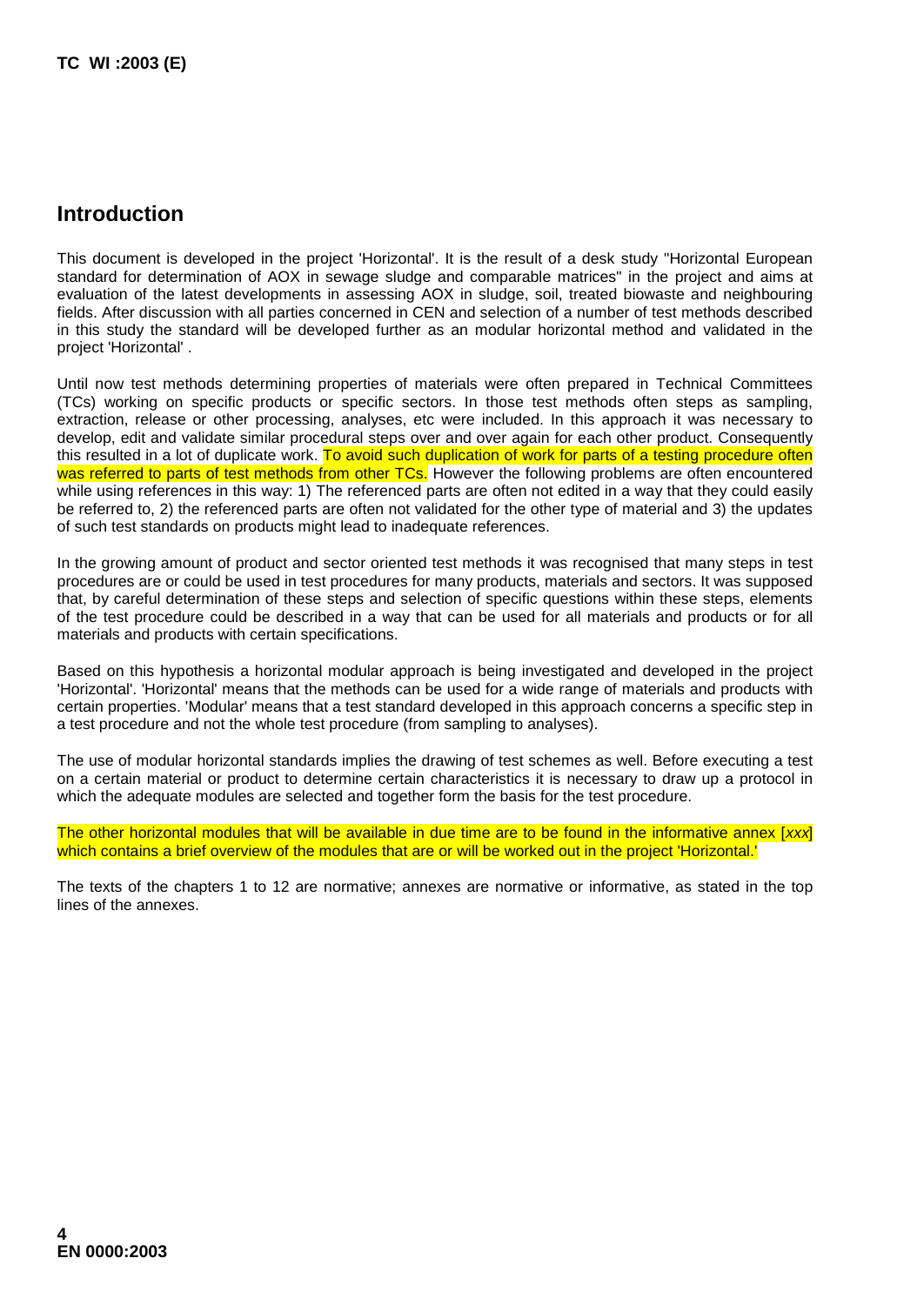## **1 Scope**

This European Standard describes an empirical method for the direct determination of organically bound chlorine, bromine and iodine (but not fluorine) adsorbed and occluded to the sample matrix. Non-volatile organically bound halogens adsorbable on activated carbon present prior to drying in the aqueous phase of the sample or adsorbed to sample surface are included in the determination.

The standard is intended for analysis of solid material, for example sludge or soil in concentrations ranging from 5 mg/kg dry matter to approximately 6 g/kg dry matter. The exact concentration range covered depends on the instrument used. Matrices for which the standard has been validated are listed in Annex D (informative).

## **2 Normative references**

This European Standard incorporates by dated or undated reference, provisions from other publications. These normative references are cited at appropriate places in the text and the publications are listed hereafter. For dated references, subsequent amendments to or revisions of any of these publications apply to this European Standard only when incorporated in it by amendment or revision. For undated references the latest edition of the publication referred to applies (including amendments).

EN ISO 3696: 1997, Water for analytical laboratory use - Specification and test methods.

Horizontal standard module(s) on sampling of sludge, soil and waste.

Horizontal standard module(s) on pretreatment of solid materials for analysis

Horizontal standard module(s) on determination of dry residue of solid materials

## **3 Definitions**

For the purpose of this European Standard, the following definition applies:

**adsorbable organically bound halogens (AOX):** The equivalent amount of chlorine, bromine, and iodine contained in organic compounds, expressed as chloride when determined according to this European Standard.

## **4 Principle**

Addition of activated carbon to dried, homogenised solid sample. Elution of inorganic halides and simultaneous adsorption of water soluble organic compounds on the activated carbon by shaking with acidified nitrate solution.

Combustion of the loaded carbon / sample mixture in an oxygen stream.

Absorption of the hydrogen halides produced followed by determination of the halide ions by an argentometric titration, such as microcoulometry. Expression of the result as the mass concentration of chloride.

## **5 Interferences**

Sparingly soluble or occluded inorganic halides are included in the determination and may, if present, give a significant positive bias.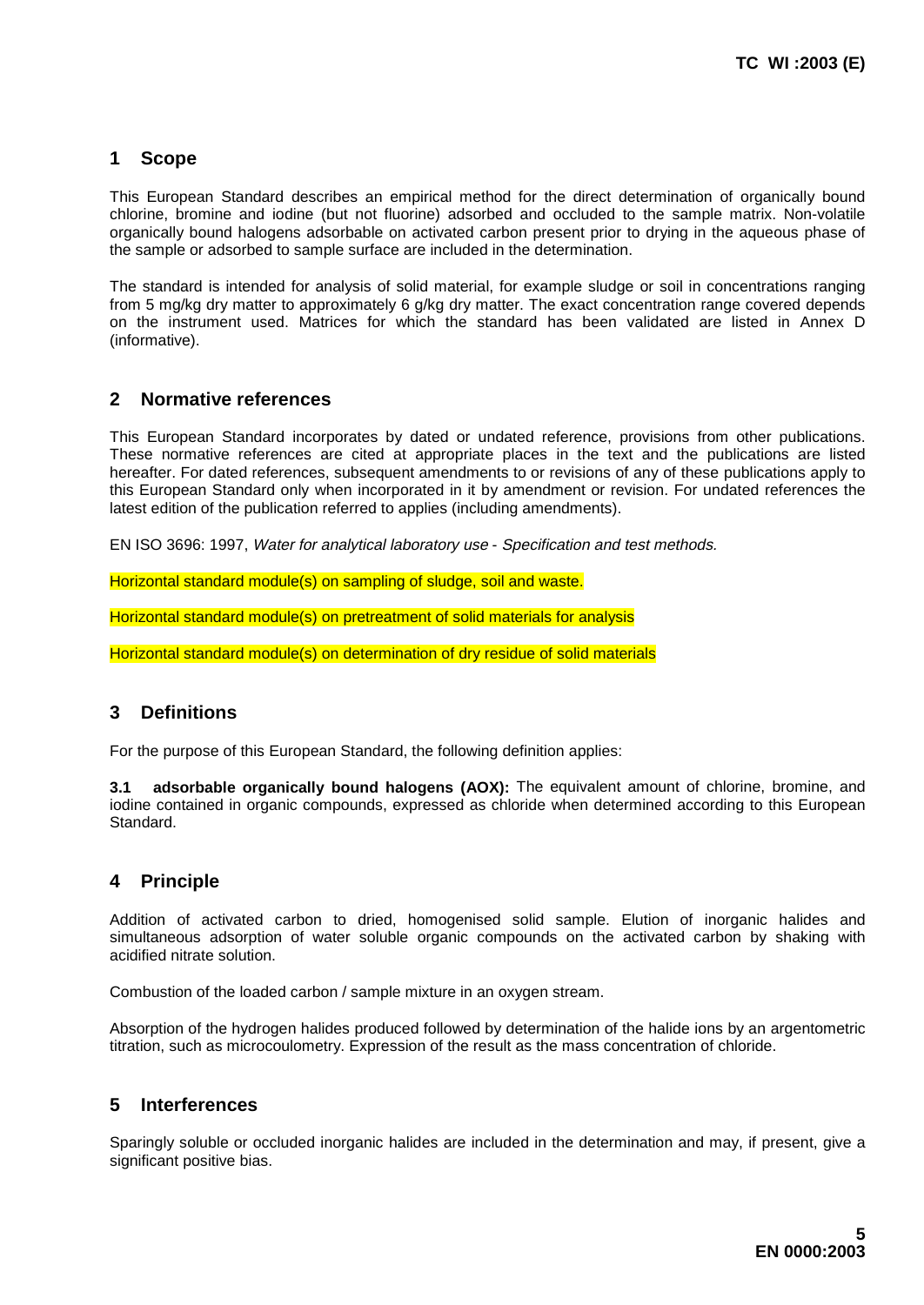Organic bromine and iodine compounds may, during combustion, decompose to elemental bromine or iodine respectively and this can yield higher oxidation states of these elements. These fractions of AOX may be incompletely determined, thus leading to negative bias.

Halogenated substances that volatilise during the drying step are lost.

## **6 Reagents**

Use only reagents of recognised analytical grade and water grade 1 in accordance with ISO 3696.

The AOX contribution from water, reagents and gases should be significantly less than the lowest AOX content to be determined. The overall AOX content of water, chemicals, and gases shall be checked by measuring the total blank (see 9.4).

#### **6.1 Activated carbon**

Use an activated carbon of about 10 um to 50 um grain size.

For the storage of activated carbon, see annex B.

The blank value of the washed activated carbon shall be less than 15 µg of chloride equivalent per gram of activated carbon.

**6.2 Nitric acid**, HNO<sub>3</sub>,  $\rho = 1.4$  g/ml, 65% (m/m) solution.

**6.3 Hydrochloric acid,**  $c(HCl) = 0,100$  mol/l.

The molarity shall precisely be known, since the acid is used for checking the microtitration (see 9.3.3).

**6.4 Sulphuric acid**,  $H_2SO_4$ ,  $\rho = 1,84$  g/ml.

**6.5 Gases for combustion**, for example oxygen (O<sub>2</sub>), or a mixture of oxygen and an inert gas.

**6.6 Nitrate stock solution**, acidified,  $c(NaNO<sub>3</sub>) = 0.2$  mol/l

Dissolve 17 g of sodium nitrate (NaNO<sub>3</sub>) in water in a 1000 ml volumetric flask, add 15 ml of nitric acid (6.2), and make up to volume with water.

**6.7** Nitrate washing solution,  $c(NaNO<sub>3</sub>) = 0.01$  mol/1

Pipette 50 ml of the nitrate stock solution (6.6) in a 1000 ml volumetric flask, and make up to volume with water.

**6.8 Methanol**, CH3OH.

#### **6.9 4-Chlorophenol stock solution**, Equivalent to AOX = 2,0 g/l

Dissolve 0,725 g of 4-chlorophenol (C<sub>6</sub>H<sub>5</sub>ClO) in methanol (6.8) in a 100 ml calibrated flask and make up to volume with methanol (6.8).

**6.10 4-Chlorophenol working solutions,** Equivalent to AOX = 0,1 g/l and 0,5 g/l AOX, respectively

Pipette 5 ml and 25 ml of 4-chlorophenol, stock solution (6.9) into two separate 100 ml calibrated flasks, and make up to volume with methanol (6.8).

### **6.11 2-Chlorobenzoic acid stock solution**, Equivalent to AOX = 100 mg/l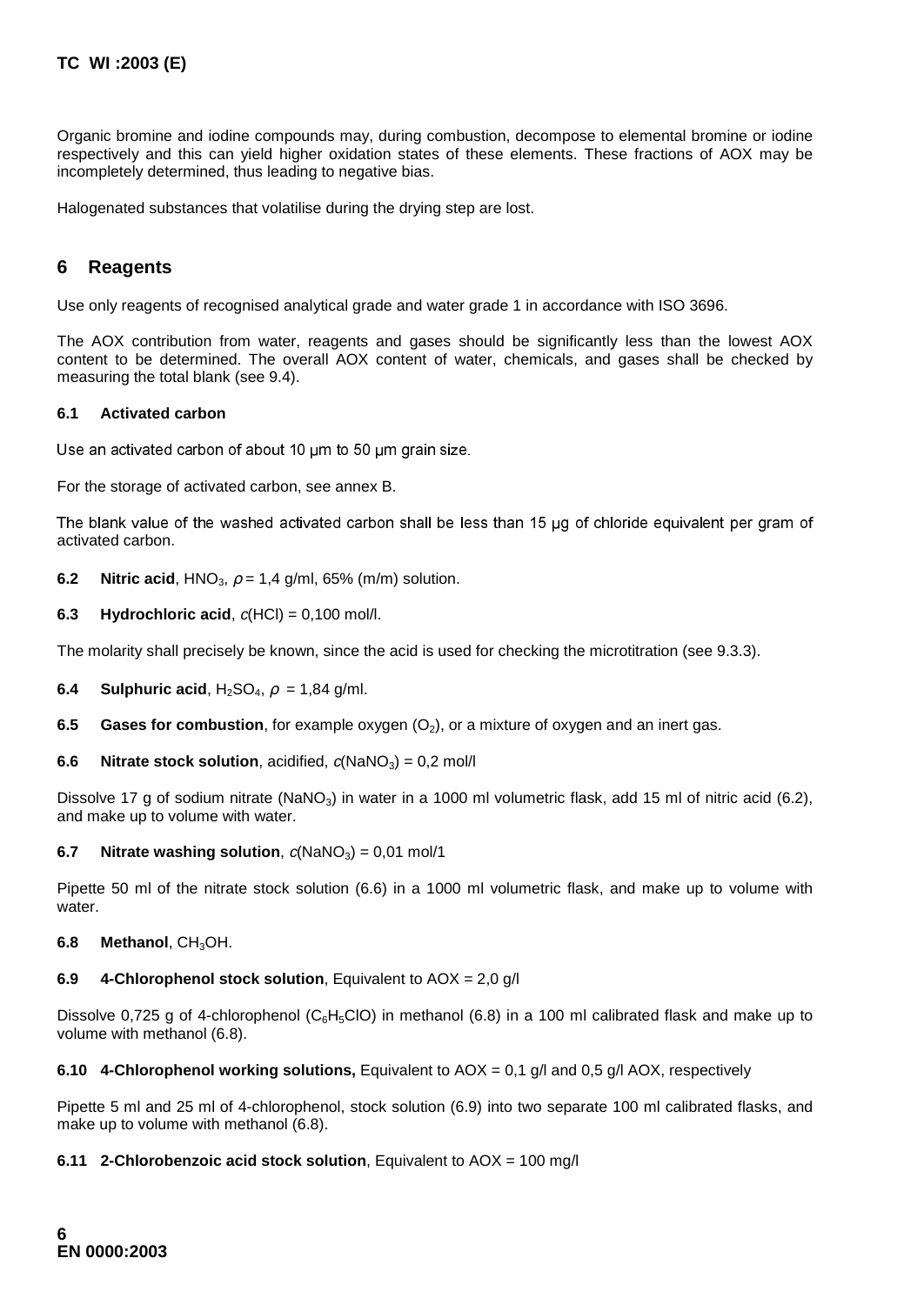Dissolve 0,1104 g of 2-chlorobenzoic acid ( $C_7H_5ClO_2$ ) in water in a 250 ml volumetric flask and make up to volume with water.

The stock solutions (6.9 and 6.11) may be stored for at least 1 month and the working solutions (6.10) for 1 week in a refrigerator in glass bottles.

## **7 Apparatus**

### **7.1 Apparatus for combustion and detection**

NOTE Suitable commercial equipment is available for combustion and detection. This will comprise of the following units.

**7.1.1 Combustion apparatus**, a furnace capable of being heated to at least 950 °C, equipped with a quartz tube approximately 30 cm long with an internal diameter of between 2 cm and 4 cm (see figure C.1 in annex C).

**7.1.2 Quartz sample boat**, to fit in the quartz tube.

**7.1.3 Argentometric measuring device for determining halide concentrations**. For example a microcoulometer, capable of determining at least 1 µg chloride with a coefficient of variation (repeatability) of less than 10 %, or an equivalent device to determine chloride ions.

**7.1.4 Absorber**, filled with sulphuric acid (6.4), to dry the gas stream and designed so that the acid does not backflush into the furnace.

**7.1.5 Syringe**, to pipette volumes of 1 µl to 10 µl of hydrochloric acid (6.3) or 4-chlorophenol solutions (6.9 and 6.10).

## **7.2 Equipment for adsorption**

**7.2.1 Filtration apparatus**, for example with a funnel capacity of 0,15 l and filter diameter 25 mm.

**7.2.2 Low-halide polycarbonate membrane filter**, to fit the filtration apparatus (7.2.1), with a pore size of 0,45 um, or any equivalent filtration material, such as a dedicated quartz filter for AOX determination.

**7.2.3 Conical flask** (Erlenmeyer flask) of 25 ml capacity with ground glass stopper or 12 ml to 20 ml screw cap vial with PTFE lined cap.

**7.2.4 Mechanical shaker** for the flasks described in 7.2.3 above, equipped for example with a carrier plate.

### **7.3 Equipment for sample preparation**

#### **7.3.1 Porcelain evaporating dish**

**7.3.2 Oven** with forced ventilation or natural ventilation through adjustable vents adjustable to (105 ± 5) °C.

- **7.3.3 Desiccator** provided with a suitable desiccant.
- **7.3.4 Analytical mill** or porcelain mortar.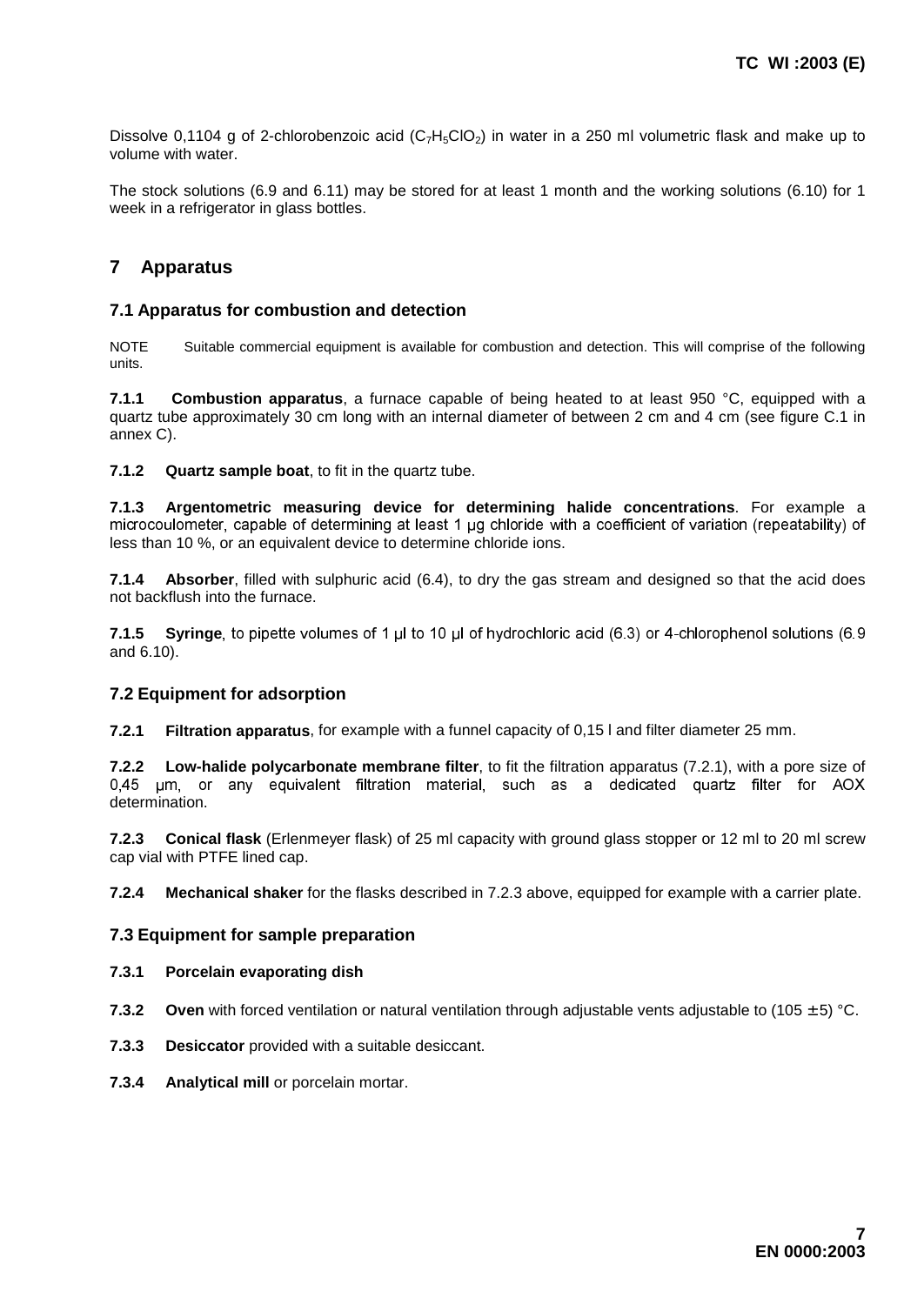## **8 Sampling and sample pre-treatment**

### **8.1 Sampling**

Sampling should be carried out in accordance with EN yyyy:2003 (Horizontal standard module(s) for sampling of sludge, soil and waste).

Samples should be stored in suitable containers with an appropriate closure materiale such as PTFE. Samples to be frozen may be stored in aluminium containers pre-cleaned by heating to 450°C for minimum 4 hours or by rinsing with a non-chlorinated solvent.

Samples should be kept cold  $( $8^{\circ}$ C)$  and in the dark. The sample pre-treatment should take place within 24 hours of sampling. Alternatively, samples may be frozen (-18 °C) directly after sampling and kept frozen for a maximum of one month before sample pre-treatment.

### **8.2 Sample pre-treatment**

Transfer a sub-sample, homogenized according to EN wwww:2003 (Horizontal standard module(s) for pretreatment of solid materials) of approximately 100 g to a porcelain dish.

Dry the sample to constant weight at (105  $\pm$  5) °C as described in EN zzzz:2003 (Horizontal module(s) for determination of dry residue in solid materials).

Cool the dried sample in a dessicator, comminute and homogenize in an analytical mill or porcelain mortar to a particle size of no more than 0,1 mm.

Store the ground material in a desiccator or a tightly closed glass container.

NOTE The homogenised wet sample portion of approximately 100 g may alternatively be freeze-dried, which in some cases will make the homogenizing of the dried sample easier.

## **9 Procedure**

The test sample taken for analysis shall have an AOX value within the optimal working range of the instrument, which is generally between 1  $\mu$ g and 20  $\mu$ g to 30  $\mu$ g (absolute amount).

### **9.1 Adsorption and inorganic halide removal**

Ensure that the dried, ground sample is homogenised by stirring or shaking before taking the sub-sample. Prepare the sample for combustion as follows:

- a) Transfer a homogenised test sample of 5 mg to 100 mg depending on the expected AOX content to a conical flask or screw-cap vial (7.2.3)
- b) Add 20 mg to 30 mg activated carbon (6.1) and 10 ml nitrate stock solution (6.6) to the sample. See note.
- c) Shake for one hour by mechanical shaker (7.2.4).
- d) Centrifuge the mixture and take off the supernatant with a Pasteur pipette taking care not to include sludge / activated carbon particles.
- e) Add 10 ml nitrate washing solution (6.7), shake for 10 min, centrifuge and take off the supernatant as described above.
- f) Repeat the washing procedure a further two times (for a total of three washings), but do not centrifuge after the last wash.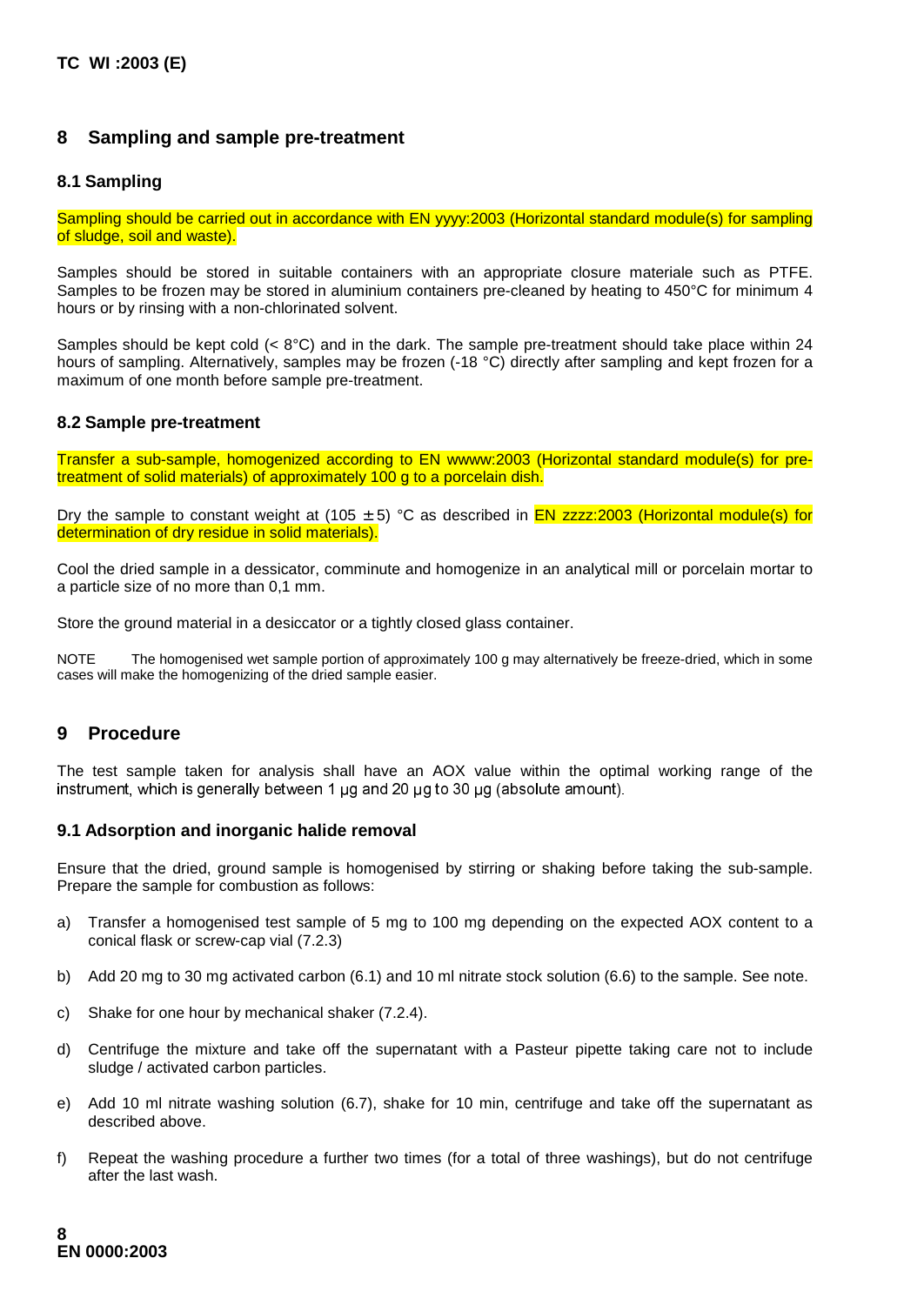- g) Filter the suspension through a filtration system (7.2.1) using a small amount of nitrate washing solution (6.7) to ensure complete transfer of sample to the filter.
- h) Place the moist filter and the filter cake into the quartz sample boat (7.1.2) and proceed according to 9.2.
- NOTE The amount of activated carbon should be the same for all test samples, blank determinations etc.

#### **9.2 Combustion**

The temperature in the combustion chamber (7.1.1) shall be at least 950 °C; select other operating parameters in accordance with the manufacturer's instructions.

a) Connect the gas supply to the combustion tube and the combustion tube to the absorber (7.1.4).

Do not allow back-siphoning of the sulphuric acid into the combustion tube; this can happen if a drop in temperature or pressure occurs.

- b) Adjust the flow of gas (6.5) to approximately 150 ml/min or follow manufacturer's instructions.
- c) Introduce the quartz sample boat (7.1.2) into the heated zone of the tube, following the manufacturer's instructions.

NOTE 1 A number of experimental variables, for example the amount of activated carbon applied, the test sample size (9.1), the dimensions of the furnace, residence time, combustion temperature, and the adjustment of the gas flow (6.5) will depend on the type of apparatus and inappropriate selection may also affect the result.

NOTE 2 Some users report that carbon to sample ratios lower than 1 (1:1) may lead to incomplete combustion of the sample/carbon mixture (seen as tailing during the argentometric detection). If this is the case, the amount of activated carbon should be raised when test samples larger than 20 mg to 30 mg are analysed. The amount of activated carbon for the corresponding blank determinations should be raised as well.

### **9.3 Calibration**

#### **9.3.1 General**

Calibrate the analytical instrument (7.1.1) daily using one of the two methods described below.

#### **9.3.2 Calibration of the entire system**

This is the preferred method, as the whole system is calibrated.

Calibrate the system by analysing at least three different levels of AOX covering the whole of the relevant working range (e.g. 0.5  $\mu$ g; 5.0  $\mu$ g and 10.0  $\mu$ g Cl or 1.0  $\mu$ g; 10.0  $\mu$ g and 20.0  $\mu$ g Cl) in the following way:

- a) Transfer 20 mg to 30 mg activated carbon (6.1) to the filtration apparatus (7.2.1) and moisten it with a small amount of nitrate washing solution (6.7).
- b) Place the moist filter and the activated carbon into the quartz sample boat (7.1.2)
- c) lnject 5 µl or 10 µl of the 4-chlorophenol stock solution  $(6.9)$  or a 4-chlorophenol working solution  $(6.10)$ giving the desired amount of AOX (see tabel 1) and proceed with combustion according to 9.2.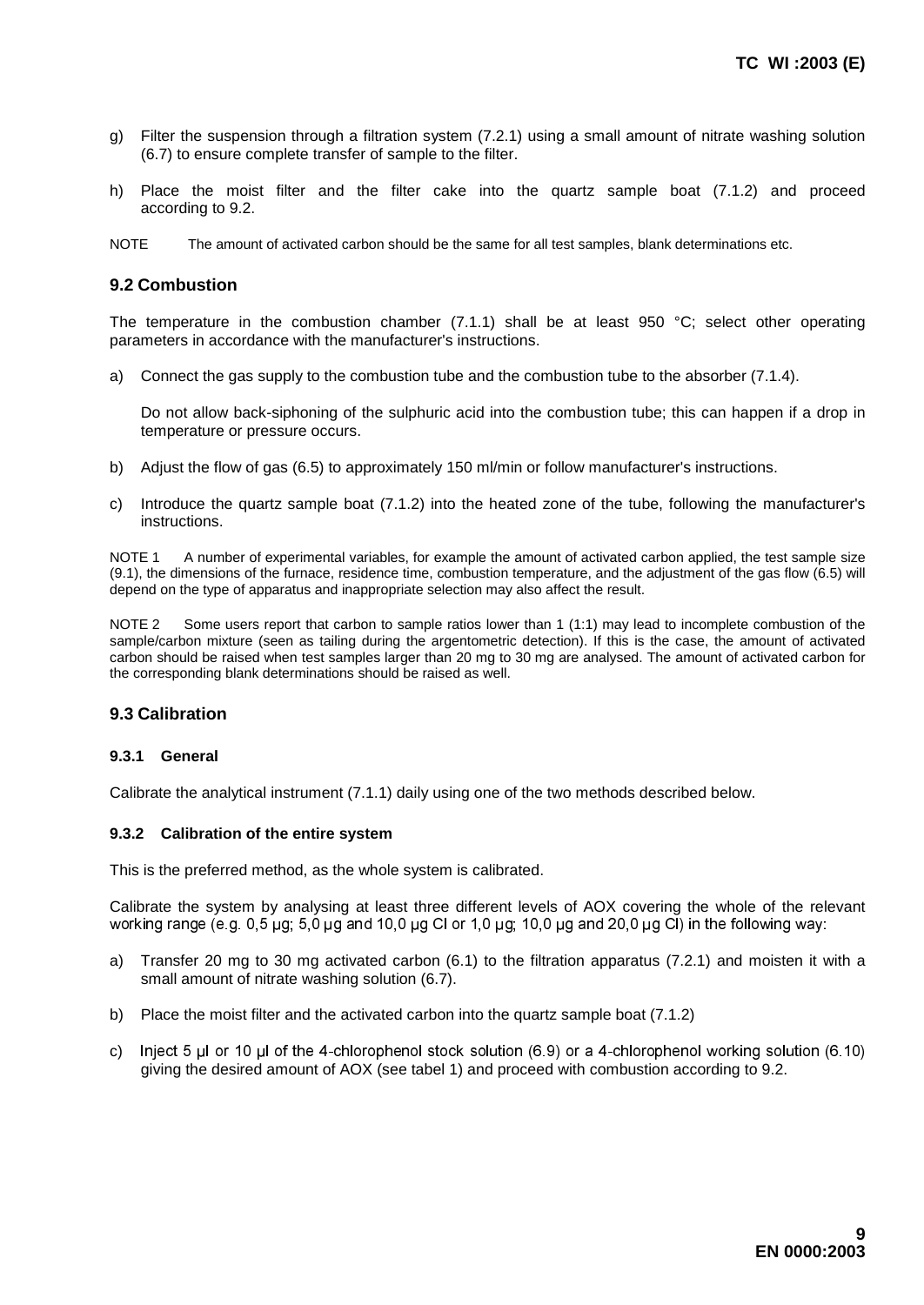| Volume added | <b>Concentration of solution</b> | <b>Amount of AOX</b> |  |  |
|--------------|----------------------------------|----------------------|--|--|
| μΙ           | g/                               | μg                   |  |  |
| 5            | 0,1                              | 0,5                  |  |  |
| 10           | 0,1                              | 1,0                  |  |  |
| 10           | 0,5                              | 5,0                  |  |  |
| 5            | 2,0                              | 10,0                 |  |  |
| 10           | 2,0                              | 20,0                 |  |  |

**Table 1 — Suggested method of calibration**

d) Establish a linear relationship between amount of AOX analysed and instrument response:

$$
N_i = i + s \cdot m_{ci} \tag{1}
$$

where:

- $N_i$  is instrument response in Coulomb (C) or instrument dependent units;
- $i$  is y -axis intercept;
- s is the slope;
- $m_{Cl}$  is the amount of AOX analysed, in µg Cl.

Use the slope (s) for subsequent calculation of mass concentrations of AOX (see 10.1.1).

## **9.3.3 Direct calibration of argentometric measuring device**

In the case of microcoulometric determination, check the instrument within the relevant working range, using at least one test solution as follows:

- a) Inject directly with a syringe (7.1.5) a known volume within the range of 5  $\mu$ l to 8  $\mu$  of the hydrochloric acid solution (6.3) into the titration cell.
- b) Measure the quantity of charge transferred in this test.

Coulometry theory assumes a 100 % current yield. But for practical purposes, it is important to determine the actual current yield. Obtain the correction factor by using equation (2):

$$
Q = a \cdot Q_t \tag{2}
$$

where:

- Q is the measured quantity of charge for the hydrochloric acid sample, in Coulomb (C);
- $Q_t$  is the theoretical quantity of charge for the hydrochloric acid sample, in C;
- <sup>a</sup> is the correction factor.
- c) Obtain the theoretical quantity of charge,  $Q_t$ , using equation (3):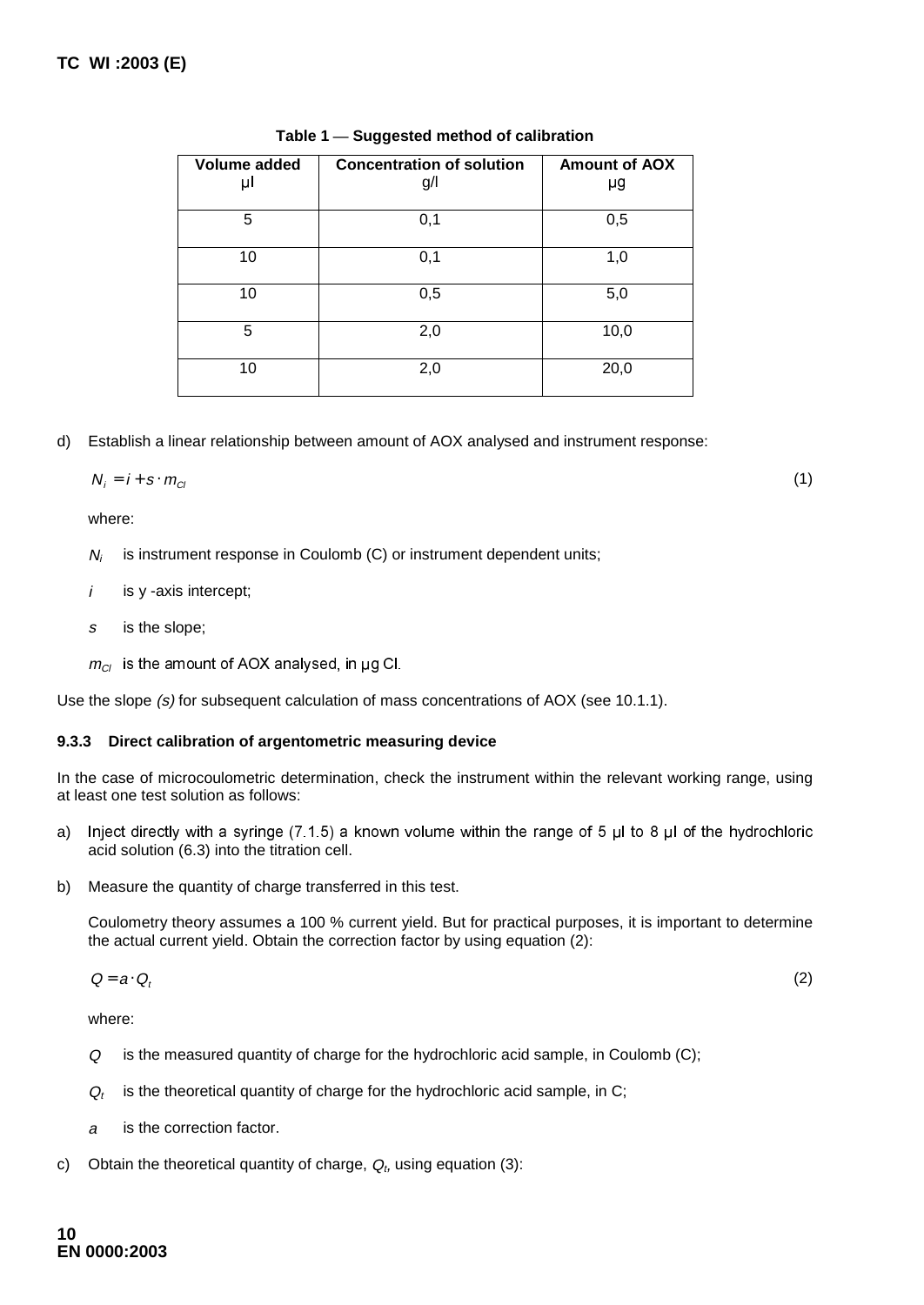$$
Q_t = V \cdot c_{Cl} \cdot F \tag{3}
$$

where:

- $V$  is the volume of the hydrochloric acid solution, in litres (I);
- $c_{\text{C}}$  is the chloride concentration of the hydrochloric acid solution, in mol/l;
- $F$  is the Faraday constant, and has a value of 96 487 C/mol.

### **9.4 Blank determination**

Suspend 20 mg to 30 mg of activated carbon (6.1) in 10 ml of nitrate stock solution (6.6) and proceed in the same way as described in 9.1. See note.

Carry out at least two blank determinations in each series and use the average blank value for subsequent calculations.

NOTE The amount of activated carbon used for the blank determination should be the same as that used for test samples.

## **9.5 Quality Assurance of the overall procedure**

#### **9.5.1 Duplicate determination**

Analyse two individual test samples of each dried, homogenised sample submitted for analysis. Establish a control limit for the difference between results for the two sub-samples based for example on precision data in Annex A or on laboratory precision data.

NOTE If the difference between repeated measurement of the same sample deviates more than the control limit from each other the sample should be re-homogenized (see 8.2) and the determination repeated.

#### **9.5.2 Analysis of spiked natural samples**

Analyse at least one spiked natural sample for each 10 samples in each series of samples:

Spike 50 µl or 100 µl (corresponding to 5 µg or 10 µg Cl) of the 2-chlorobenzoic acid stock solution (6.11) to an aliquot of a test sample containing 1  $\mu$ g to 5  $\mu$ g AOX. Establish a control limit for recovery of the spike based for example on precision data in Annex A or on laboratory precision data.

NOTE If the recovery is outside the control limits, the whole series of analyses should be repeated.

## **10 Expression of results**

### **10.1 Method of calculation**

### **10.1.1 Entire system calibration (according to 9.3.2)**

Calculate the mass concentration of adsorbable organically bound halogens, expressed as chloride,  $Q_{\text{C}}$ (AOX) using formula (4):

$$
Q_{Cl}(AOX) = \frac{N - N_0}{m_T \cdot s} mg\text{Cl/kg} \text{ dry matter}
$$
\n(4)

where: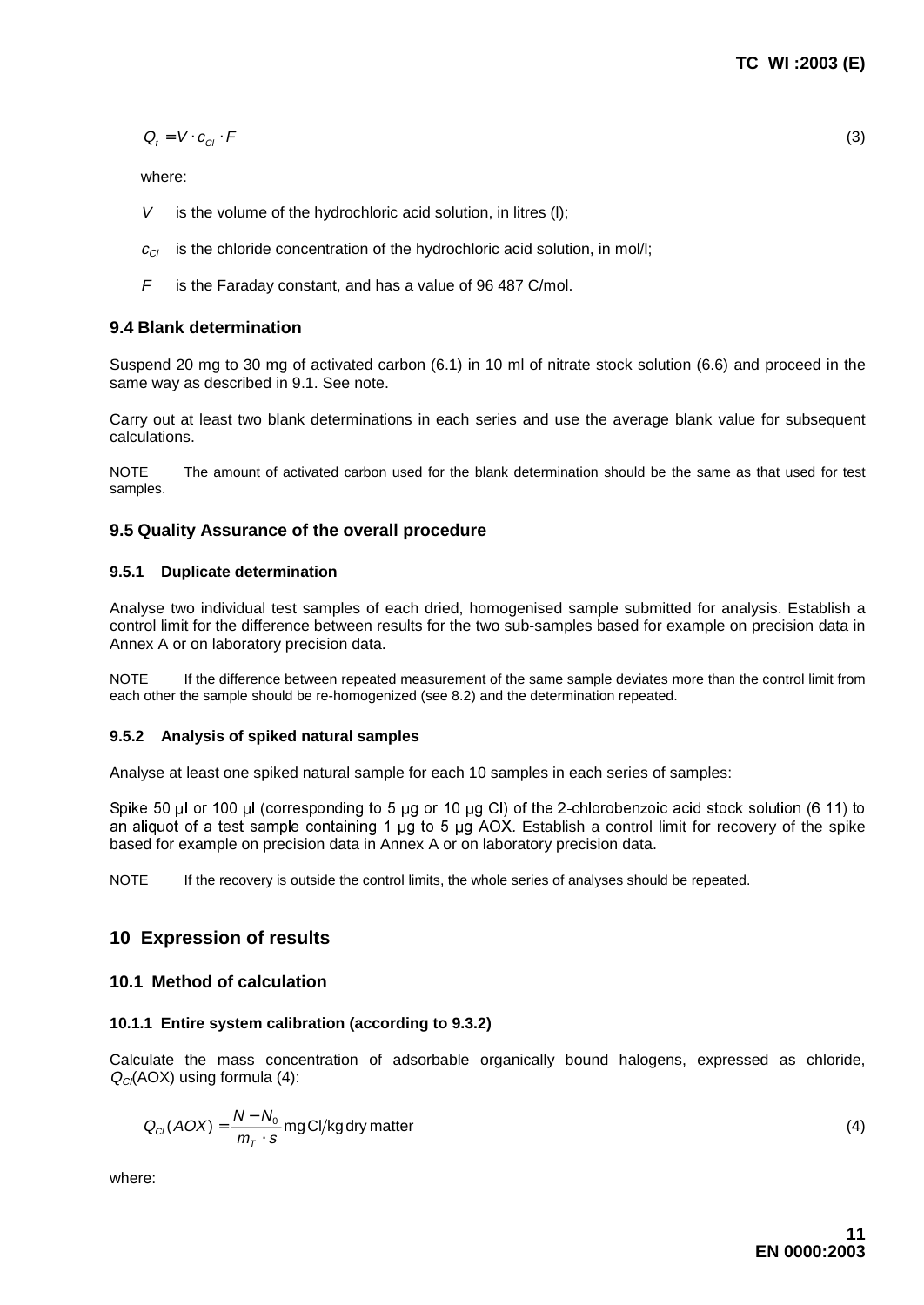- $N_0$  is the measured value for the blank, according to 9.4, in C or instrument dependent units;
- $N$  is the measured value for the test sample, in C or instrument dependent units;
- s is the slope of the calibration curve as defined in equation  $(1)$ ;

 $m<sub>T</sub>$  is the mass of the dried test sample, in g.

#### **10.1.2 Direct argentometric measurement device calibration (according to 9.3.3)**

Calculate the mass concentration of adsorbable organically bound halogens, expressed as chloride,  $Q_C(AOX)$ using formula (5):

$$
Q_{Cl}(AOX) = \frac{N - N_0}{m_T} \cdot \frac{M \cdot a}{F} \text{mg Cl/kg dry matter}
$$
 (5)

where:

- $N_0$  is the measured value for the blank, according to 9.4, in C;
- $N$  is the measured value for the test sample, in C;
- M is the molar mass of chloride, M = 35,45 <mark>\* 10<sup>6</sup></mark> (for results expressed in mg/kg);
- $m<sub>T</sub>$  is the mass of the dried test sample, in g;
- a is the factor relating the theoretical to the actual quantity of charge (see equation (1));
- F is the Faraday constant, and has a value of 96 487 C/mol.

### **10.2 Expression of results**

The result shall be expressed in mg/kg chloride (mg Cl/kg dry matter) and reported to two significant figures.

## **11 Test report**

The test report shall contain the following information:

- a) a reference to this European Standard including its date of publication;
- b) precise identification of the sample;
- c) expression of results, according to 10.2 ;
- d) any deviation from this standard, and any facts which may have influenced the result. Where the test is not carried out in accordance with this standard, reference may only be made to EN xxxx:2003 in the report in case all deviations from the procedures prescribed in this standard are indicated in the report stating the reason for deviation.

## **12 Performance characteristics**

Preliminary precision data obtained using DIN 38 414 Part 18: Sludge and sediment – determination of adsorbed organically bound halogens (AOX) (S18) in an interlaboratory test carried out in May 1989 are presented in table A.1 in Annex A.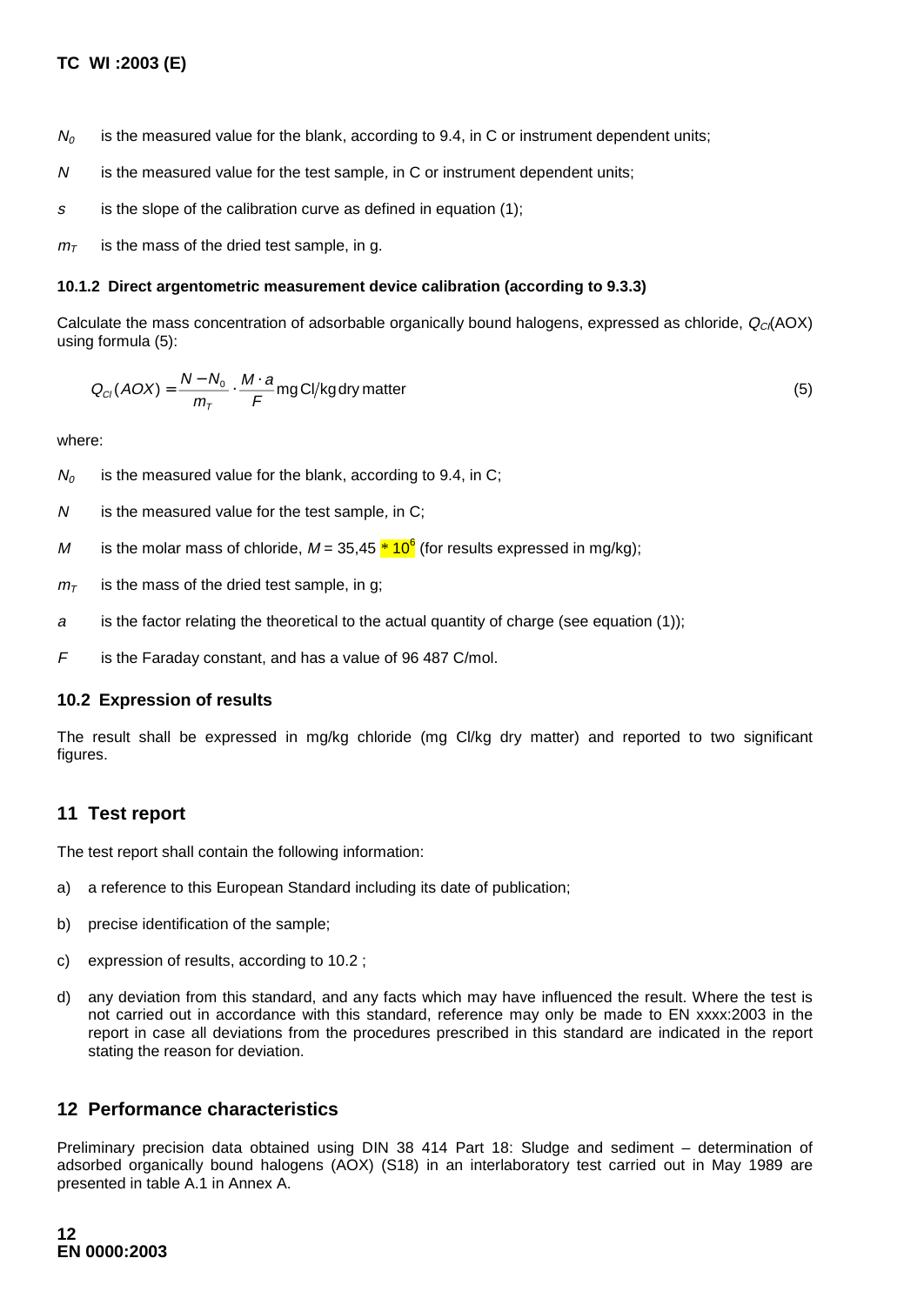# **Annex A**

# (informative)

## **Precision data**

## **Table A.1 — Precision data of the results of AOX determination in sludge in an interlaboratory test**1)

| <b>Sample</b>                                                              | <b>Parameter</b>                       | <b>LAB</b>                          | No.             | <b>NAP</b><br>%     | <b>Mean</b><br>mg/kg | $S_R$<br>mg/kg | $CV_R$<br>℅ | $S_r$<br>mg/kg | $CV_r$<br>%      |  |  |  |  |
|----------------------------------------------------------------------------|----------------------------------------|-------------------------------------|-----------------|---------------------|----------------------|----------------|-------------|----------------|------------------|--|--|--|--|
| $\overline{X}$                                                             | $Q_{Cl}(R-AOX)$                        | 11                                  | 43              | $\mathsf{O}\xspace$ | 449,9                | 64,36          | 14,3        | 28,81          | 6,4              |  |  |  |  |
| $\overline{Y}$                                                             | $Q_{Cl}(AOX)$                          | $\overline{20}$                     | $\overline{79}$ | 13,9                | 250,0                | 11,74          | 4,7         | 8,73           | $\overline{3,5}$ |  |  |  |  |
| $\overline{Z}$                                                             | $Q_{Cl}(AOX)$                          | 20                                  | 79              | $\mathsf 0$         | 2691                 | 250,6          | 9,3         | 101,0          | 3,8              |  |  |  |  |
| $\overline{X}$ =<br>Aqueous sewage sludge                                  |                                        |                                     |                 |                     |                      |                |             |                |                  |  |  |  |  |
| $Y =$                                                                      | Dry sewage sludge                      |                                     |                 |                     |                      |                |             |                |                  |  |  |  |  |
| $Z =$<br>Dry sewage sludge                                                 |                                        |                                     |                 |                     |                      |                |             |                |                  |  |  |  |  |
| $Q_{\text{Cl}}(R\text{-}AOX) = AOX$ content after stripping and extraction |                                        |                                     |                 |                     |                      |                |             |                |                  |  |  |  |  |
| $Q_{Cl}(AOX) =$                                                            |                                        | AOX content                         |                 |                     |                      |                |             |                |                  |  |  |  |  |
| $LAB =$                                                                    |                                        | Number of laboratories              |                 |                     |                      |                |             |                |                  |  |  |  |  |
| $No. =$                                                                    |                                        | Number of results                   |                 |                     |                      |                |             |                |                  |  |  |  |  |
| $NAP =$                                                                    |                                        | Outlier rate                        |                 |                     |                      |                |             |                |                  |  |  |  |  |
| Standard deviation of reproducibility<br>$S_R =$                           |                                        |                                     |                 |                     |                      |                |             |                |                  |  |  |  |  |
| Reproducibility coefficient of variation<br>$CV_R =$                       |                                        |                                     |                 |                     |                      |                |             |                |                  |  |  |  |  |
| $S_r =$                                                                    |                                        | Standard deviation of repeatability |                 |                     |                      |                |             |                |                  |  |  |  |  |
| $CV_R =$                                                                   | Repeatability coefficient of variation |                                     |                 |                     |                      |                |             |                |                  |  |  |  |  |

-

<sup>1</sup>) The interlaboratory test was carried out using DIN 38 414 Part 18: Sludge and sediment – determination of adsorbed organically bound halogens (AOX) (S18)

Table A.1 is to be substituted by data produced using the present standard once a method evaluation interlaboratory study has been carried out.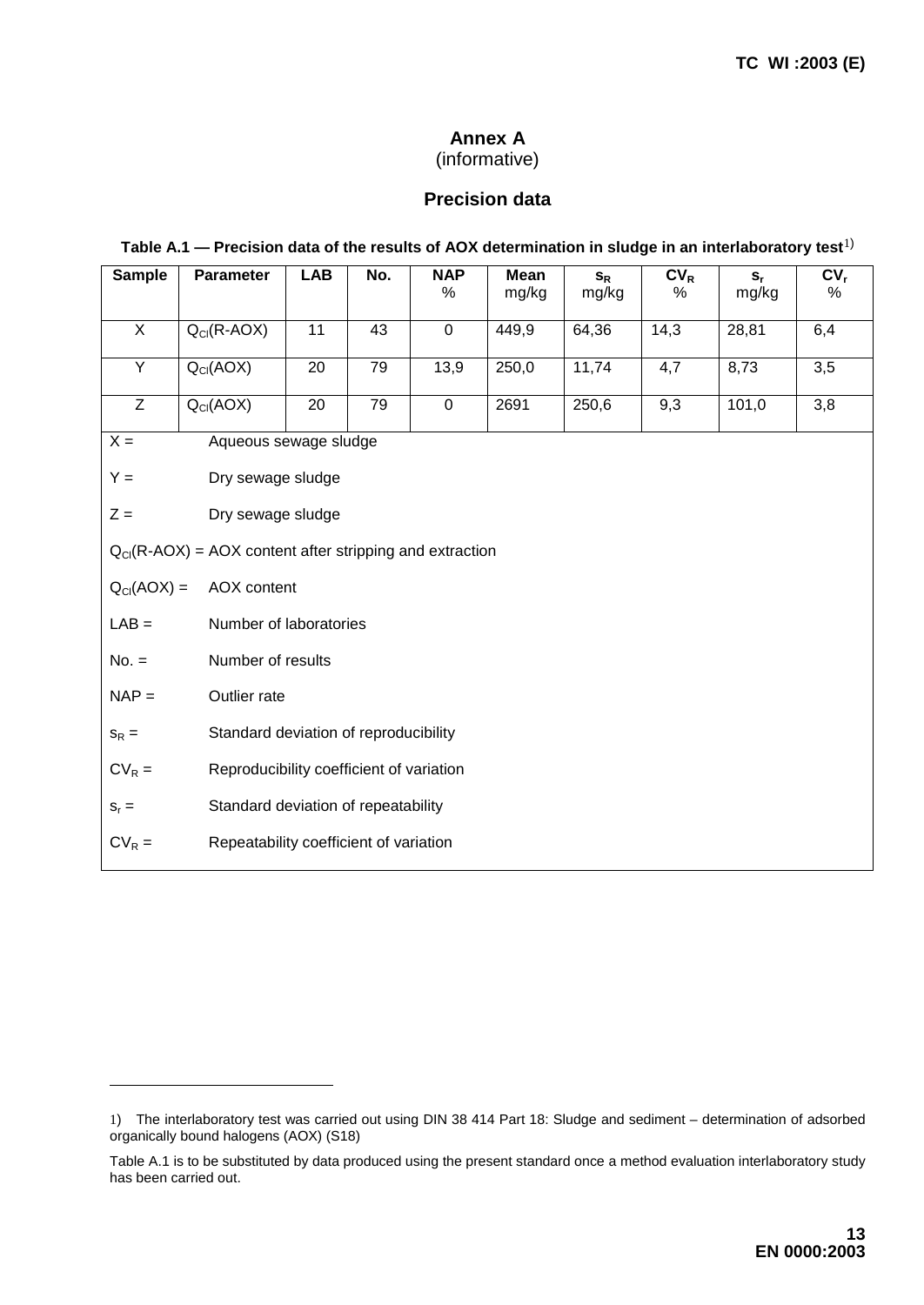# **Annex B**

## (informative)

## **Storage of activated carbon**

Activated carbon of an adequate adsorption capacity and of low content of inorganic halogenide, suitable for the AOX determination, is commercially available. After opening of the original container, the activated carbon can become contaminated with adsorbable compounds (including organic halogens), coming from the air. The activated carbon can become inactive within 5 days.

In order to keep the carbon blank low, take small quantities sufficient for one days work, for example 1,5 g to 2 g, and transfer to suitable sealed glass containers.

Use the contents of the container on the day of its opening. Discard the unused remainder at the end of the day.

Keep the remaining stock sealed. If the carbon blank is too high, use another batch after checking its blank.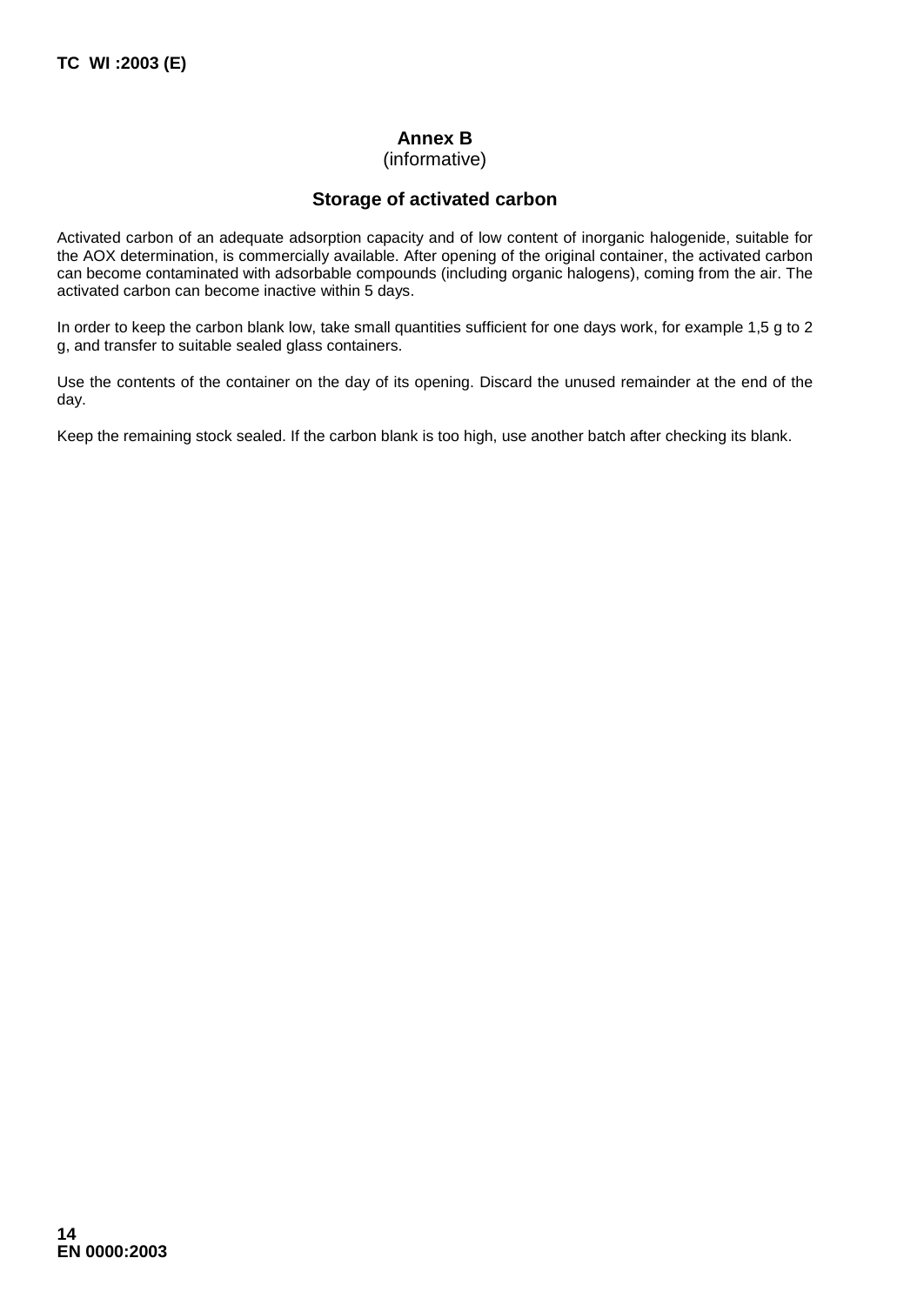## **Annex C** (informative)

## **Schematic diagram of an AOX apparatus**



**Figure C.1 Schematic diagram of AOX apparatus**

**Key**

- 1) Sample inlet for AOX
- 2) AOX sample boat
- 3) Furnace
- 4) Combustion tube
- 5) Absorber filled with sulfuric acid
- 6) Titration cell
- 7) Stirrer
- 8) Control device for temperature, gas flow
- 9) Combustion gas inlet

Note: figure is taken from EN 1485:1996: Water quality - Determination of adsorbable organically bound halogens (AOX). Original from that standard should be used in the final version